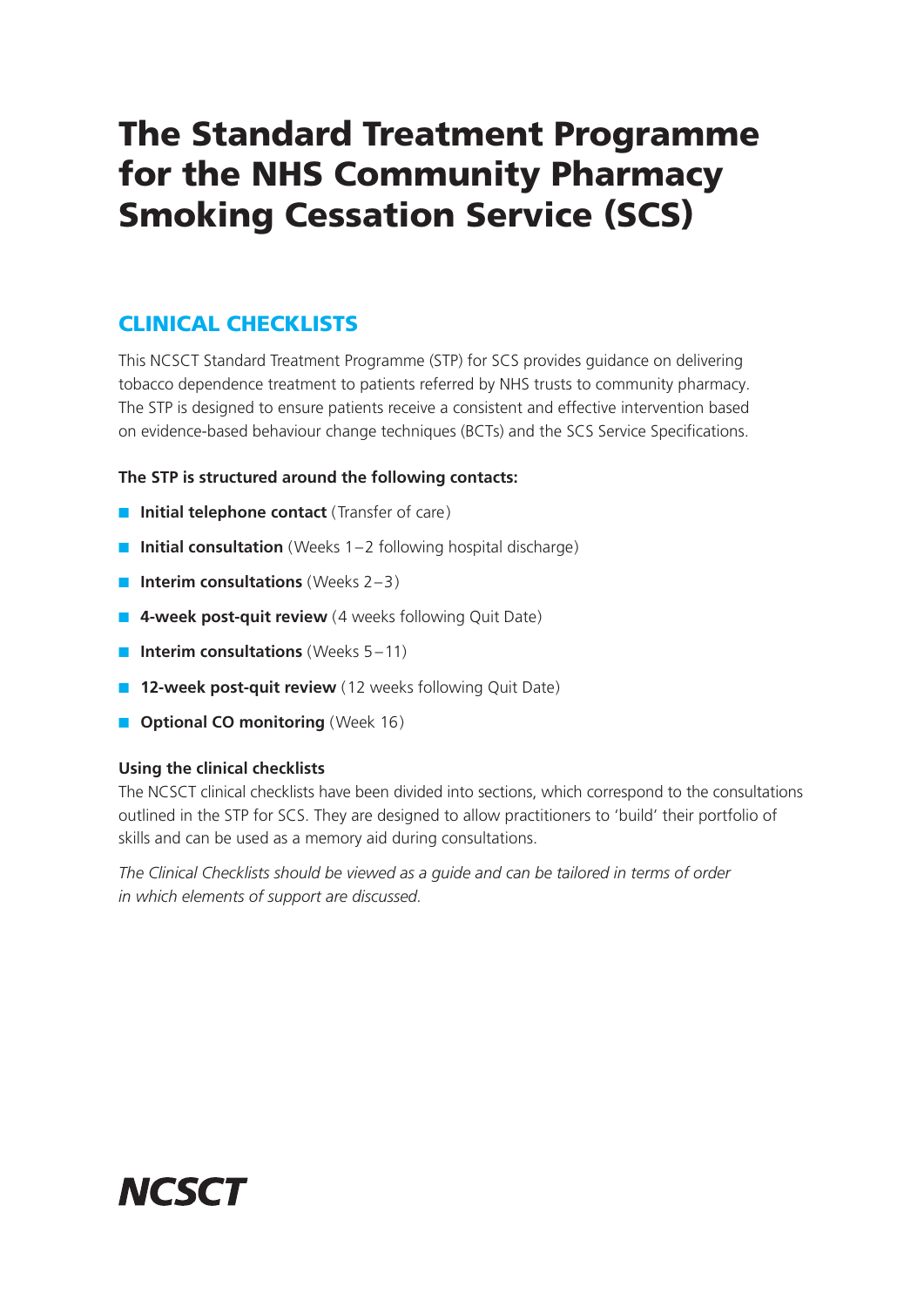## Initial telephone contact

(Transfer of care)

| Establish rapport and explain the reason for the call               |  |
|---------------------------------------------------------------------|--|
| <b>Assess current smoking status</b><br>2                           |  |
| Briefly explain the service and importance of quitting with support |  |
| Confirm current use of NRT and establish supply                     |  |
| Address any questions or concerns and assess risk of relapse<br>5   |  |
| <b>Schedule initial consultation</b>                                |  |
| Provide a summary and contact number                                |  |

### **Communication skills used on initial contact**

| <b>Build rapport</b>            | Boost motivation and self-efficacy |
|---------------------------------|------------------------------------|
| Use reflective listening $\Box$ | Provide reassurance [              |

- You should have a process in place for receiving NHS referrals.
- Following receipt of the referral, aim to contact the patient **within five working days (the earlier the better)** to confirm participation in the SCS and to arrange an initial consultation.
- **At least three attempts** to contact the patient (the last of which must be on the fifth working day following receipt of referral) must be made before closing the referral if the patient does not respond.
- **For patients who cannot be reached,** notify the NHS trust tobacco dependency team that no contact with the patient was made.
- **For patients who decline the referral or say that they do not wish to stop smoking at this time,** provide them with details of alternative smoking cessation services should they wish to stop smoking in the future. Record the reason given by the patient for not continuing with the service in the clinical record and notify the NHS trust tobacco dependency team that the patient has withdrawn from the service.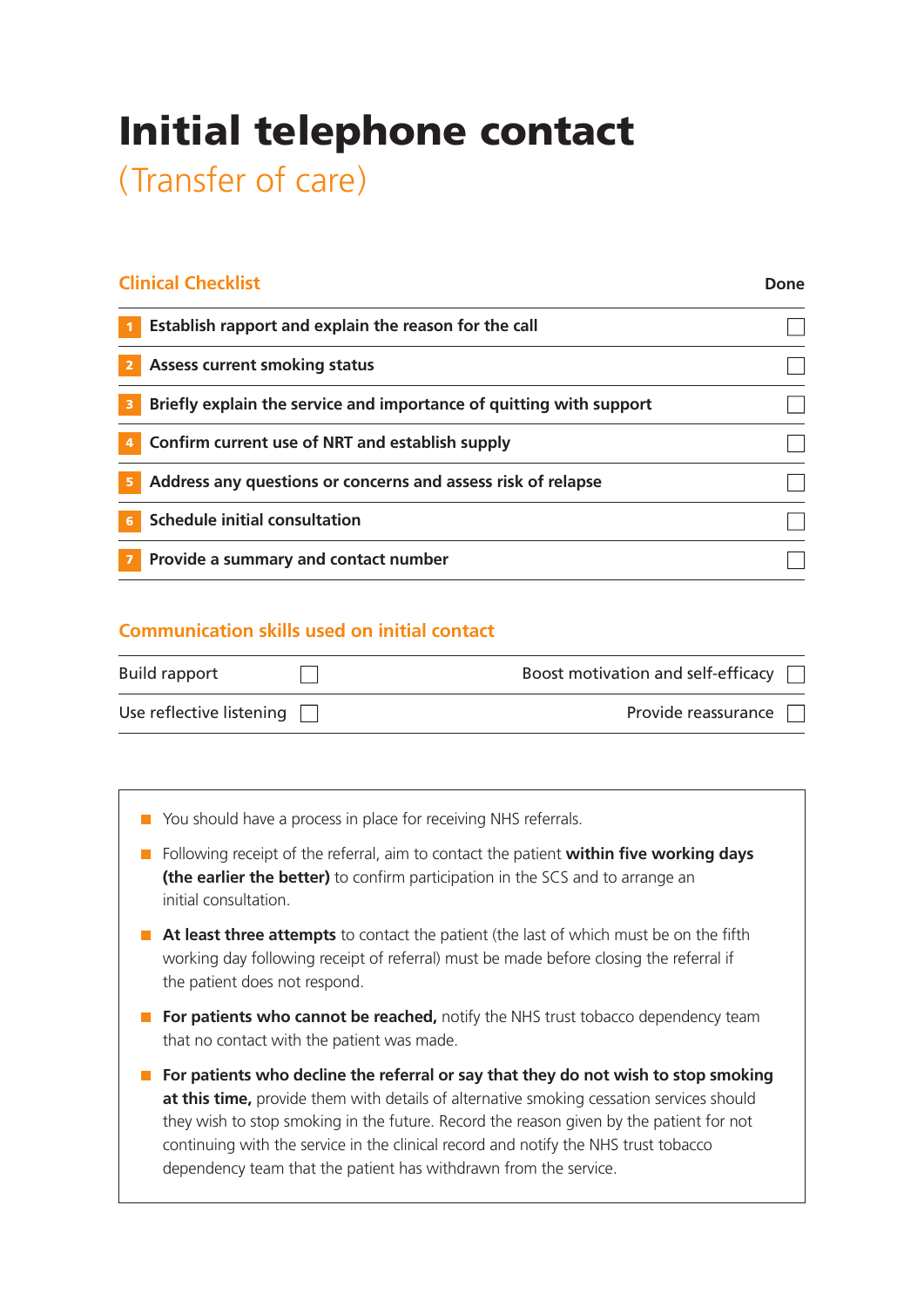## Initial consultation

(Weeks 1– 2 following hospital discharge)

| <b>Clinical Checklist</b>                                                                                        | <b>Done</b> |
|------------------------------------------------------------------------------------------------------------------|-------------|
| <b>Establish smoking status</b>                                                                                  |             |
| Assess motivation and reasons for quitting                                                                       |             |
| Set Quit Date (for patients who have not quit or relapsed)                                                       |             |
| Assess physiological and mental functioning                                                                      |             |
| Inform the patient about the SCS                                                                                 |             |
| <b>Assess past quit attempts</b>                                                                                 |             |
| <b>Explain how tobacco dependence develops and assess nicotine dependence</b>                                    |             |
| Discuss withdrawal symptoms and urges to smoke and how to deal with them                                         |             |
| Discuss stop smoking medications and vaping, adjust treatment plan, and supply NRT                               |             |
| Discuss changing routines and managing high-risk situations                                                      |             |
| Discuss patient's smoking contacts and how the patient can get support<br>during their quit attempt              |             |
| Explain and conduct carbon monoxide (CO) monitoring                                                              |             |
| Explain the importance of abrupt cessation and the 'not-a-puff' rule<br>and prompt a commitment from the patient |             |
| Schedule next appointment and provide a summary                                                                  |             |

## **Communication skills used throughout this session**

| <b>Build rapport</b>     | Boost motivation and self-efficacy $\Box$ |
|--------------------------|-------------------------------------------|
| Use reflective listening | Provide reassurance $\Box$                |

| Document consultation in pharmacy record [ | Communicate with GP as needed $\Box$ |
|--------------------------------------------|--------------------------------------|
| Make referrals as needed                   |                                      |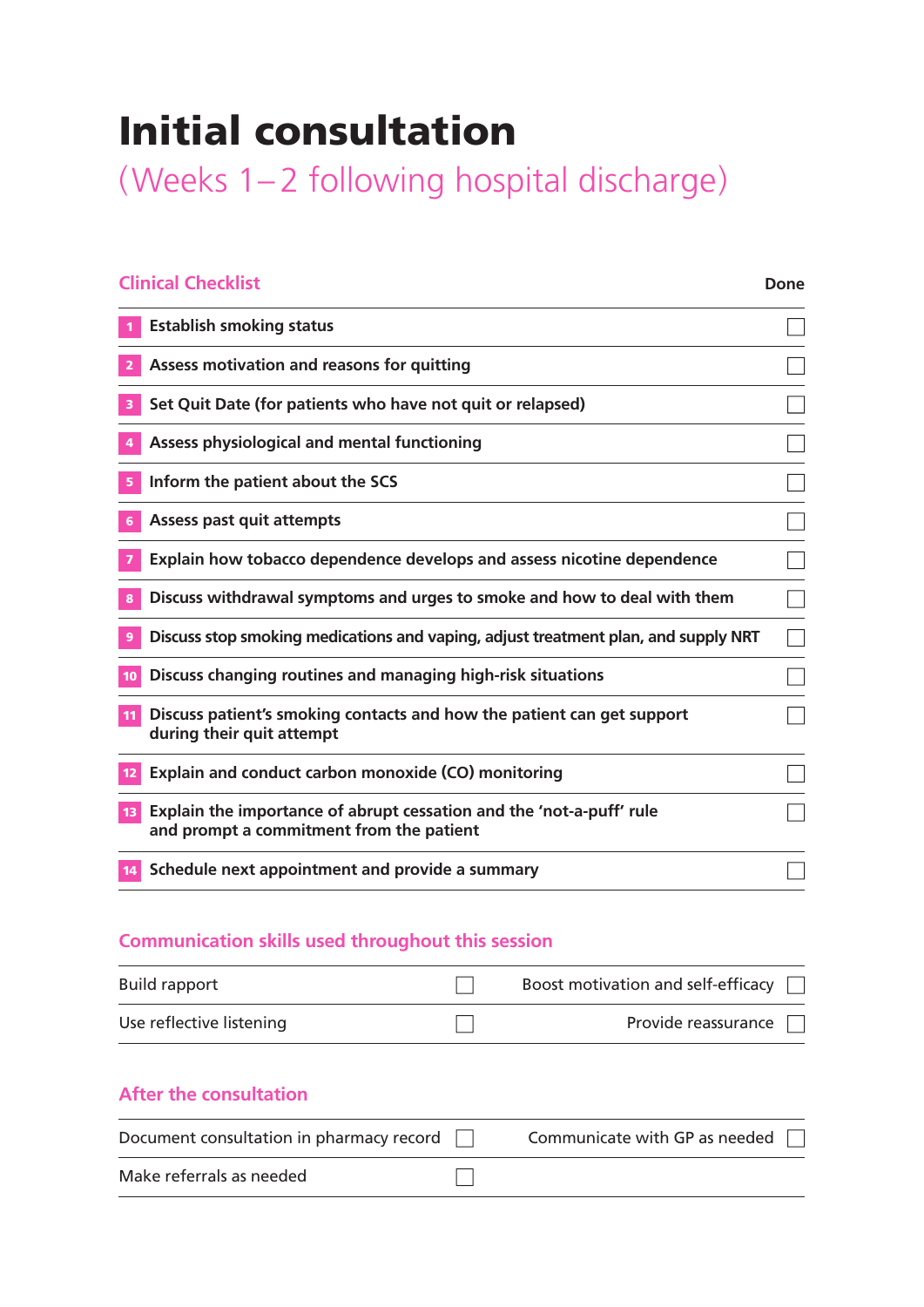## Interim consultations

(Weeks 2–3)

## **Clinical Checklist**

**Done**

|                         | Check on patient's progress                                                                                         |  |
|-------------------------|---------------------------------------------------------------------------------------------------------------------|--|
| 2                       | Measure carbon monoxide (CO)                                                                                        |  |
| $\overline{\mathbf{3}}$ | Enquire about NRT and/or vape use, assess need to modify NRT plan<br>and ensure sufficient supply                   |  |
| $\overline{4}$          | Discuss any withdrawal symptoms and urges to smoke<br>that the patient has experienced and how they dealt with them |  |
|                         | Discuss any difficult situations experienced and methods of coping                                                  |  |
| 6                       | Address any potential high-risk situations in the coming week                                                       |  |
|                         | Confirm the importance of the 'not-a-puff' rule<br>and prompt a commitment from the patient                         |  |
|                         | Schedule next appointment and dispense NRT                                                                          |  |
|                         | Provide a summary                                                                                                   |  |

## **Communication skills used throughout this session**

| <b>Build rapport</b>     | Boost motivation and self-efficacy |
|--------------------------|------------------------------------|
| Use reflective listening | Provide reassurance                |

| Document consultation in pharmacy record $\Box$ | Communicate with GP as needed $\Box$ |
|-------------------------------------------------|--------------------------------------|
| Make referrals as needed                        |                                      |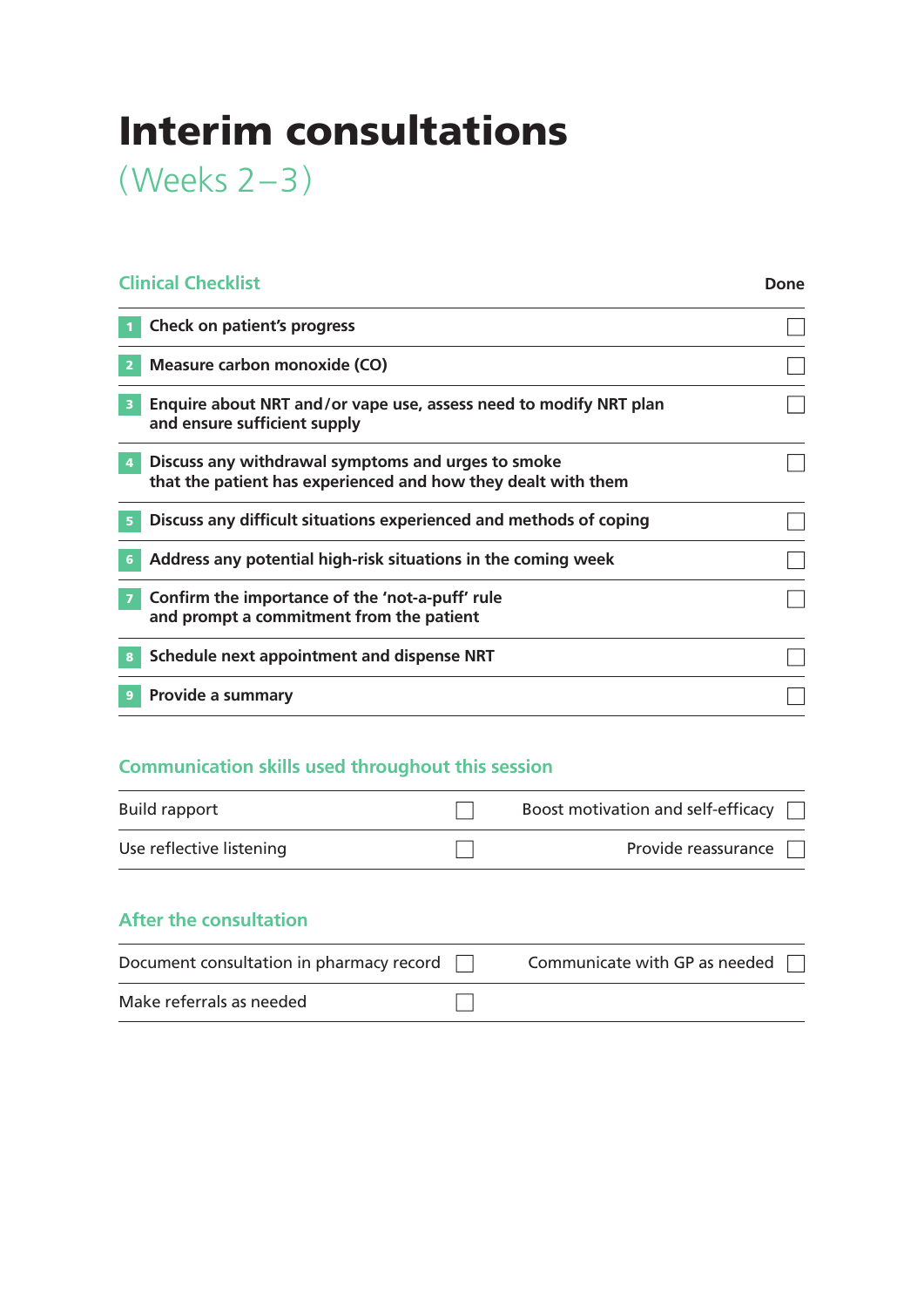## 4-week post-quit review

(4 weeks following Quit Date)

### **Clinical Checklist**

#### **Done**

| <b>Check on patient's progress</b>                                                                                                         |  |
|--------------------------------------------------------------------------------------------------------------------------------------------|--|
| Measure carbon monoxide (CO)                                                                                                               |  |
| Assess NRT and/or vape use and advise on continued use                                                                                     |  |
| Discuss any withdrawal symptoms and urges to smoke<br>that the patient has experienced and how they dealt with them                        |  |
| Discuss any difficult situations experienced and methods of coping<br>and address any potential high-risk situations in the next 1-2 weeks |  |
| Confirm the importance of the 'not-a-puff' rule<br>and prompt a commitment from the patient                                                |  |
| Schedule next appointment and dispense NRT                                                                                                 |  |
| Provide a summary                                                                                                                          |  |
|                                                                                                                                            |  |

## **Communication skills used throughout this session**

| <b>Build rapport</b>     | Boost motivation and self-efficacy $\Box$ |
|--------------------------|-------------------------------------------|
| Use reflective listening | Provide reassurance $\Box$                |

| Document consultation in pharmacy record $\Box$ | Communicate with GP as needed $\Box$ |
|-------------------------------------------------|--------------------------------------|
| Communicate to NHS trust                        | Make referrals as needed $\Box$      |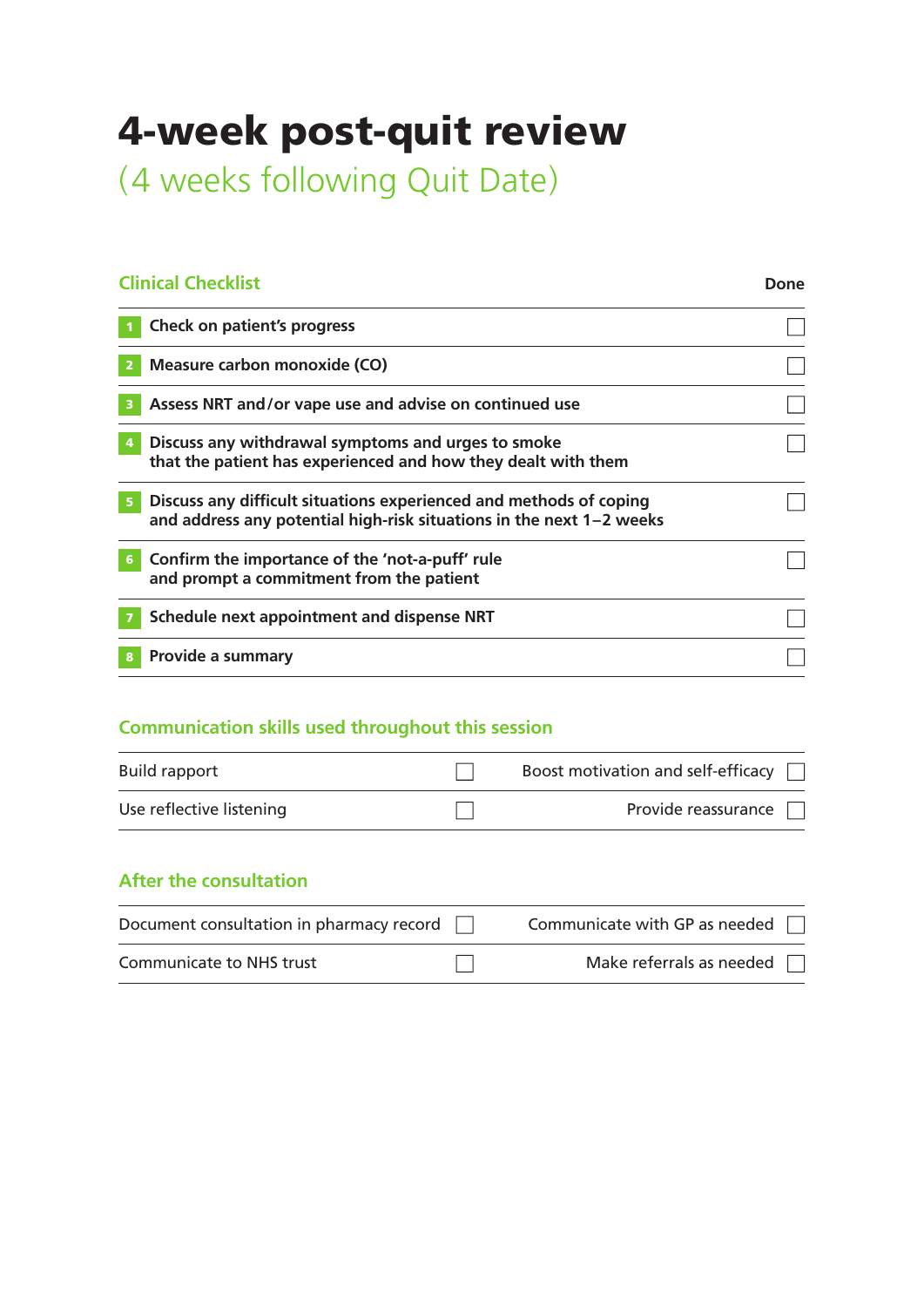## Interim consultations

(Weeks 5 –11)

| <b>Clinical Checklist</b>                                                                                                                                                 | Done |
|---------------------------------------------------------------------------------------------------------------------------------------------------------------------------|------|
| <b>Check on patient's progress</b>                                                                                                                                        |      |
| Measure carbon monoxide (CO)                                                                                                                                              |      |
| Discuss any withdrawal symptoms and urges to smoke<br>3<br>that the patient has experienced and how they dealt with them                                                  |      |
| Assess NRT and/or vape use and advise on continued use                                                                                                                    |      |
| Discuss any difficult situations experienced and methods of coping<br>and address any potential high-risk situations in the next 1-2 weeks,<br>and assess risk of relapse |      |
| Support patient with reflecting on progress, celebrating success,<br>6<br>and planning rewards                                                                            |      |
| Confirm the importance of the 'not-a-puff' rule<br>and prompt a commitment from the patient                                                                               |      |
| Schedule next appointment and dispense NRT                                                                                                                                |      |
| Provide a summary                                                                                                                                                         |      |

## **Communication skills used throughout this session**

| <b>Build rapport</b>     | Boost motivation and self-efficacy $\Box$ |
|--------------------------|-------------------------------------------|
| Use reflective listening | Provide reassurance $\Box$                |

| Document consultation in pharmacy record $\Box$ |  | Signpost to other services as needed $\Box$ |  |
|-------------------------------------------------|--|---------------------------------------------|--|
|-------------------------------------------------|--|---------------------------------------------|--|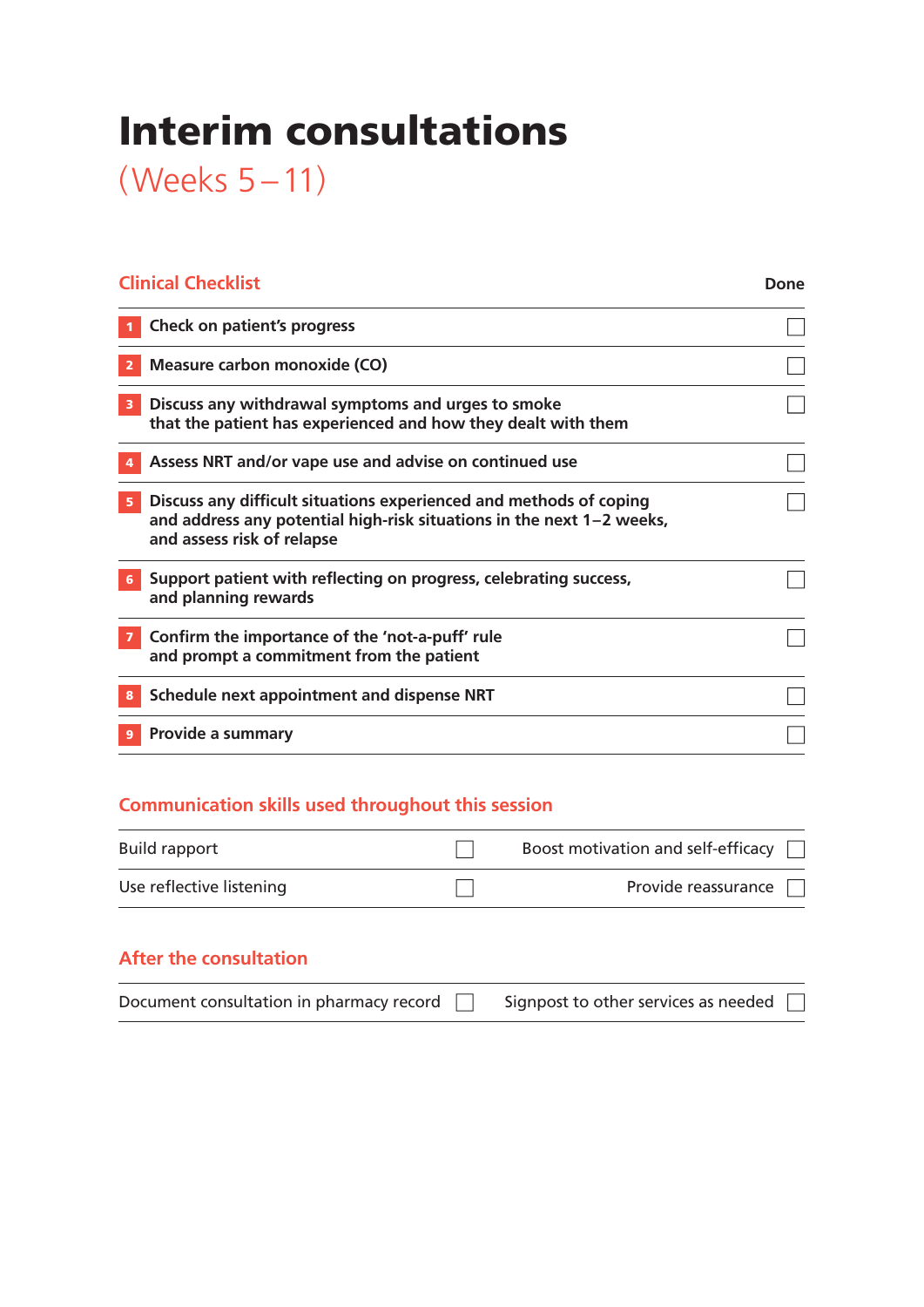## 12-week post-quit review

(12 weeks following Quit Date)

### **Clinical Checklist**

#### **Done**

| Check on patient's progress                                                                 |  |
|---------------------------------------------------------------------------------------------|--|
| Measure carbon monoxide (CO)                                                                |  |
| Discuss urges to smoke that the patient has experienced                                     |  |
| Assess NRT and/or vape use and advise on continued use                                      |  |
| Discuss any difficult situations experienced and methods of coping                          |  |
| Assess risk of relapse and address any potential high-risk situations in the future         |  |
| Discuss plan for ongoing support                                                            |  |
| Confirm the importance of the 'not-a-puff' rule<br>and prompt a commitment from the patient |  |
| Provide a summary                                                                           |  |

### **Communication skills used throughout this session**

| <b>Build rapport</b>     | Boost motivation and self-efficacy $\Box$ |
|--------------------------|-------------------------------------------|
| Use reflective listening | Provide reassurance $\Box$                |

| Document consultation in pharmacy record [ | Notify patient's GP $\Box$ |
|--------------------------------------------|----------------------------|
| Communicate to NHS trust                   |                            |